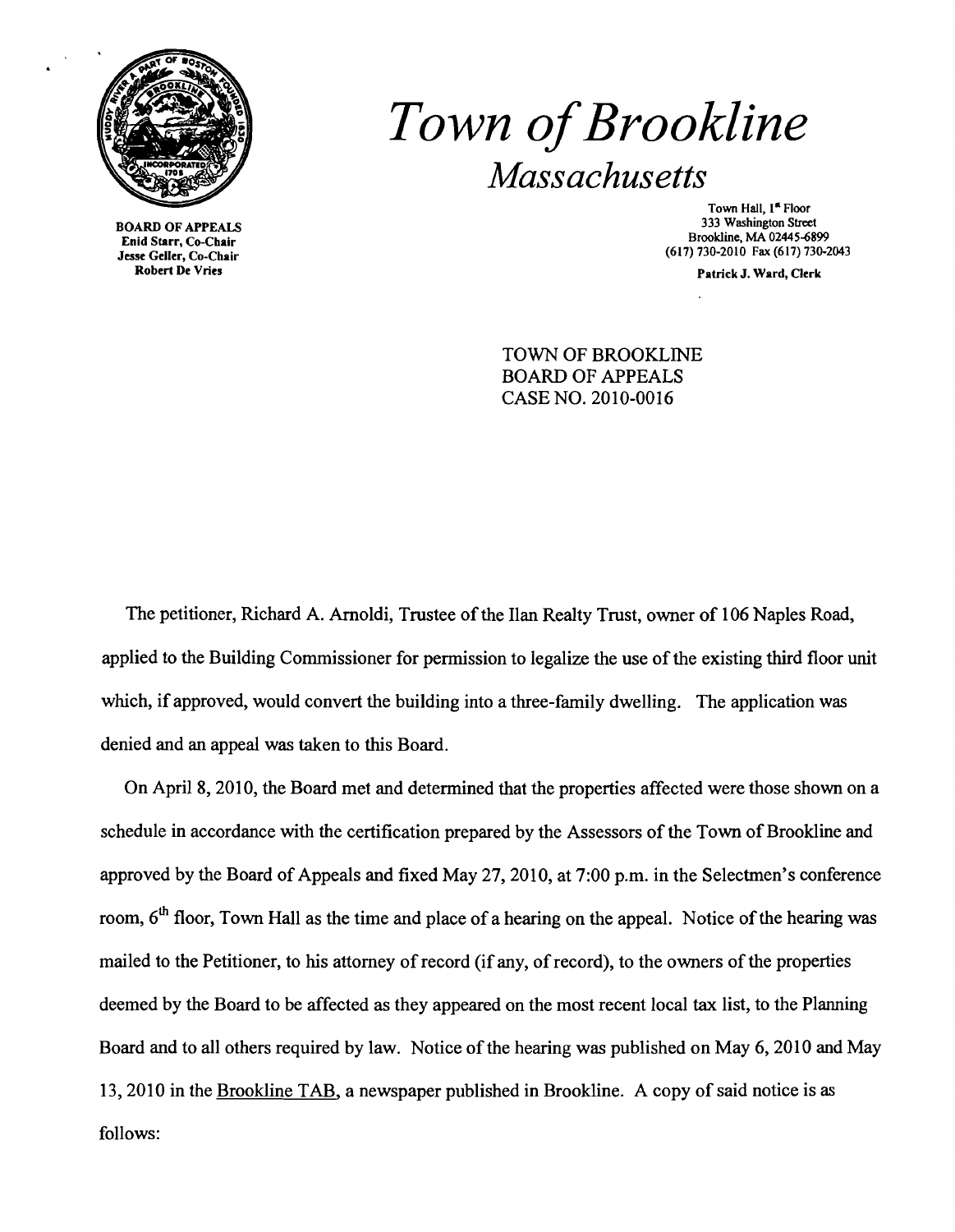### TOWN **OF BROOKLINE** BOARD OF APPEALS

## **NOTICE OF** HEARING

Pursuant to M.G.L. C. 39, sections 23A & 23B, the Board of Appeals will conduct a public hearing to discuss the following case:

Petitioner: Hornstein Family Partnership

Owner: Richard Arnoldi & Harriet Korim Arnoldi

Location of Premises: 106 NAPLES RD

Date of Hearing: 5/27/2010

Time of Hearing: 7:00 PM

Place of Hearing: Selectmen's Hearing Room, 6<sup>th</sup> flr.

A public hearing will be held for a variance and/or special permit from:

1. 5.05; Conversions, special permit required. (The issuance of a Special Permit under

- 5.05 may waive any dimensional requirement other than lot size.)
- 2. 5.50; Front Yard Requirements, variance required.<br>3. 5.60: Side Yard Requirements, variance required.
- 3. 5.60; Side Yard Requirements, variance required.

4. 6.01.2; General Regulations Applying To Required Off-Street Parking Requirements, variance required.

5. 6.01.2(a); General Regulations Applying To Required Off-Street Parking Requirements, special permit required.

6. 6.02.1; Table of Off-Street Parking Requirements, variance required.

7. 6.04.12; For the Design of All Off-Street Parking Facilities, special permit required.

8. 8.02.2; Alteration or Extension, special permit required

Of the Zoning By-Law to: CONVERT 2 FAMILY DWELLING TO 3-FAMILY. per plans at 106 NAPLES RD

Said Premise located in an M-2.0 (Apartment House) district.

*Hearings, once opened, may be continued by the Chair to a date and time certain. No further notice will be mailed to abutters or advertised in the TAB. Questions regarding whether a hearing has been*  continued, or the date and time of any hearing may be directed to the Zoning Administrator at 617-734-*2134 or check meeting calendar at:* 

*http://calendars.town.brookline.ma.usIMasterTownCalandarl?FormID=158.* 

The Town of Brookline does not discriminate on the basis of disability in admission to, access to, or *operations ofits programs, services or activities. Individuals who need auxiliary aidsfor effective communication in programs and services ofthe Town ofBrookline are invited to make their needs*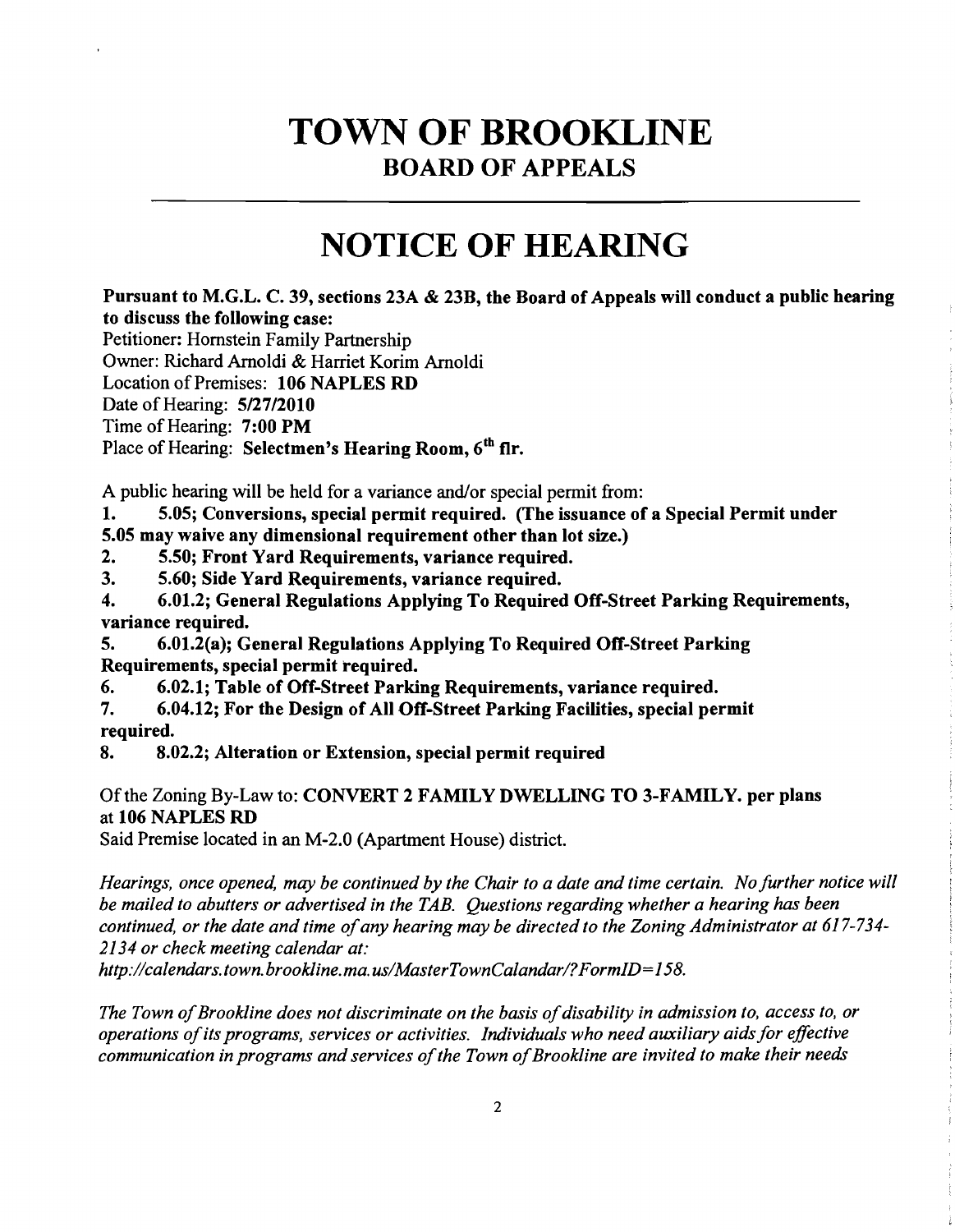known to the *ADA Coordinator, Stephen Bressler, Town of Brookline, 11 Pierce Street, Brookline, MA 02445. Telephone:* (617) *730-2330; TDD* (617) *730-2327.* 

#### Enid Starr Jesse Geller Robert De Vries

At the time and place specified in the notice, a public hearing was held by this Board. Present at the hearing were the Chairman, Jesse Geller, and Board Members, Mark Zuroff and Christopher Hussey. The Chairman announced the docket number and described it as a case to legalize a three-family dwelling at 106 Naples Road. Mr. Geller outlined the order of procedure to be followed related to the presentation and the Board discussion of the application to follow. The petitioner, by her attorney, agreed to waive a reading of the notice.

The petitioner's attorney, Roger R. Lipson, of 7 Harvard Street, Brookline, addressed the Board on behalf of his client. Mr. Lipson explained that the sole beneficiary of the Han Realty Trust is the Hornstein Family Limited Partnership, the General Partners of which are Richard Arnoldi and his wife, Harriet Korim Arnoldi, the daughter of the late Jacob Hornstein, the longtime owner ofthe property. Mr. Lipson stated that 106 Naples Road was built in 1905 as a single-family house and converted to a two-family in 1939. He said that the property is an outstanding example of Victorian architecture and sits on the corner of Naples Road and Gibbs Street surrounded by multi-family apartment buildings. Mr. Lipson pointed out that the property has an unusual and unique history in regard to the status of the third dwelling unit. He informed the Board that beginning in 1948, upon the petition of Jacob Hornstein, the Board of Appeals granted a succession of several temporary variances legalizing the use of the thirdfloor dwelling unit due to a serious housing shortage following World War II. However, in 1960, the Board denied any further requests and ordered Mr. Hornstein to return the property to its fonner status as a two-family property. Despite this order, the unit continued as a third dwelling unit for the next 50 years, albeit illegally. Mr. Lipson pointed out that Ms. Arnoldi, who was in attendance at the hearing,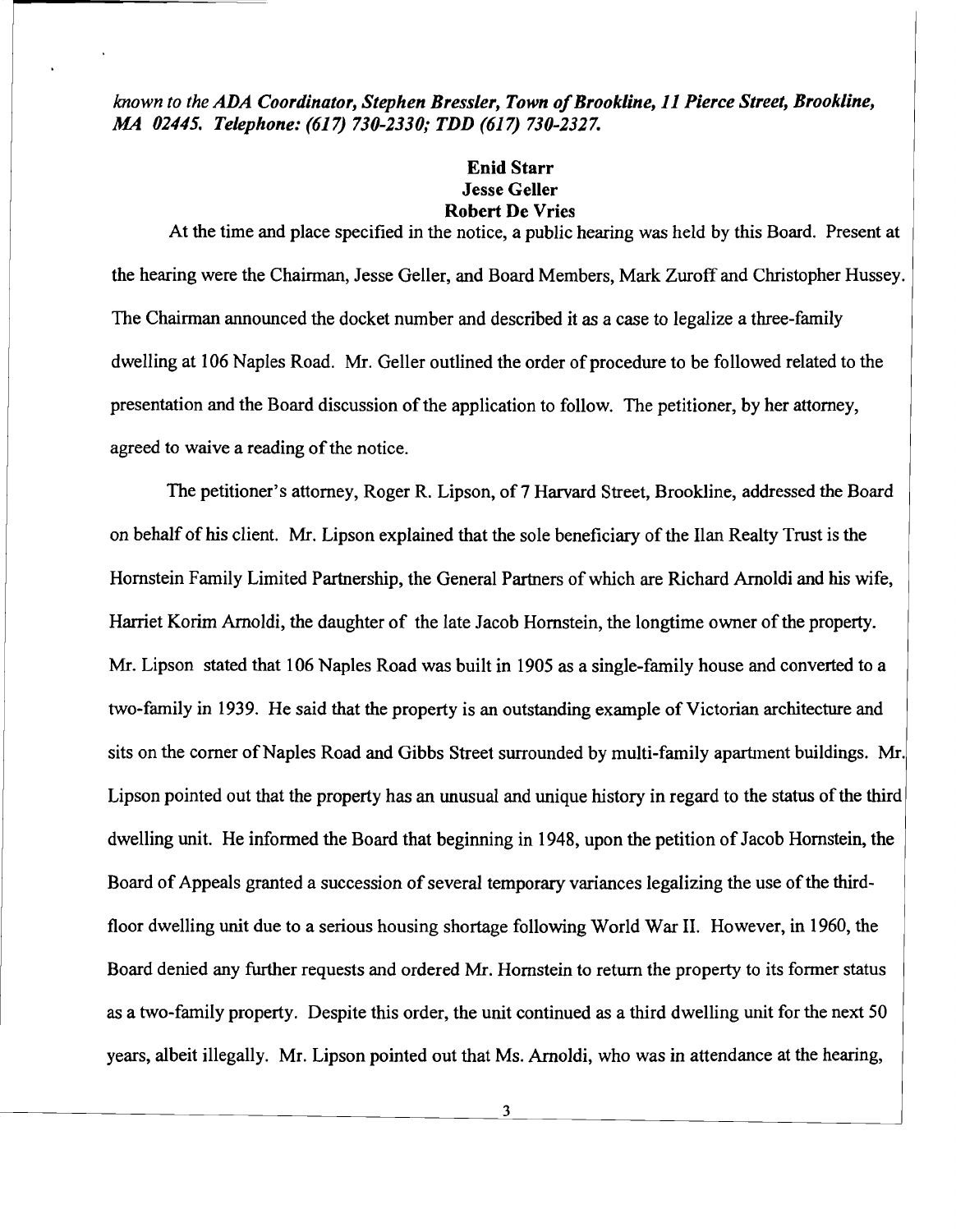was born and raised in the house but had no knowledge that the property was not a three-family house since her father never disclosed that fact to her. After Ms. Arnoldi's father became ill and could no longer handle his business affairs, the house was transferred to the Trust. Long before that, and for many years, the property had always been assessed by the Assessor as a three-family property and taxes were paid to the Town on the basis of its being a three-family property. The Trust has continued paying taxes as a three-family house right up to the present time. The petitioner first became aware that the property was not a legal three-family house when the family decided to sell the property. Ms. Arnoldi went to the Building Department to research its legal status and discovered that the third floor dwelling unit was not legal. The third floor unit has not been occupied since Ms. Arnoldi first learned of its illegality. Mr. Lipson stated that the only zoning issues requiring relief by the Board were related to the required number of parking spaces, namely, six spaces, and the dimensional requirements. He pointed out that the three existing parking spaces had provided adequate parking for the three units for many years due, in part, to the fact that the property was located in close proximity to public transportation. He informed the Board that the petitioner chose not to remove a portion of the landscape for additional parking because it would have a negative impact on the appearance of the property as well as the neighborhood. Mr. Lipson said that the Board may, by special permit, waive up to fifty percent of the required number of spaces. In regard to the setbacks, Mr. Lipson stated that the Board could issue a special permit waiving the setbacks because the proposal to legalize the third unit would not increase the property's pre-existing nonconforming setbacks. Mr. Lipson stated further that the proposal would not result in any change in the footprint and that there that there was no issue related to FAR. In conclusion, Mr. Lipson stated that the petitioner's application for a special permit met all ofthe conditions required for such issuance under  $§9$  of the zoning by-laws.

The Chairman asked if any of the Board members had any questions.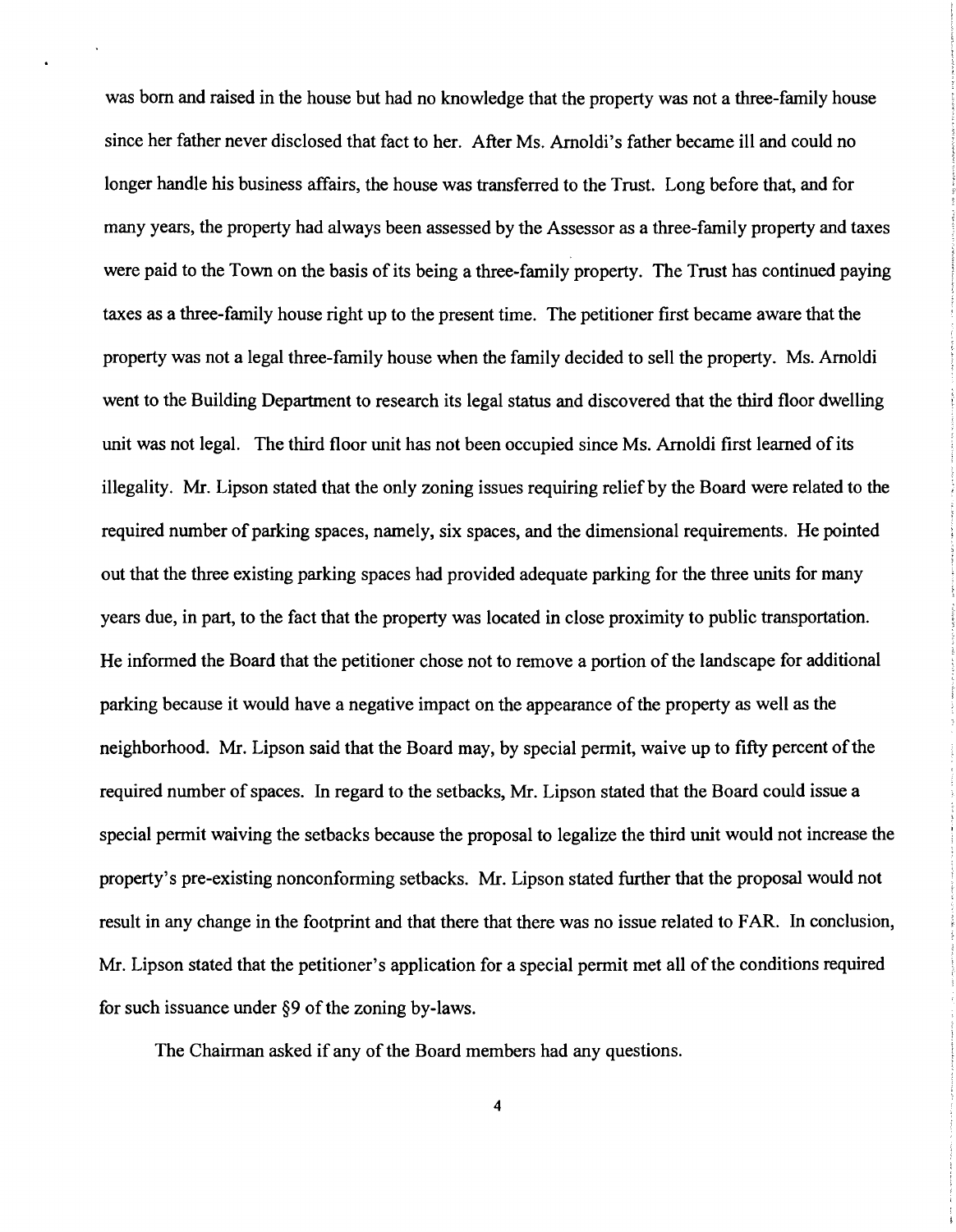Mark Zuroff asked if the third floor unit was in compliance with the Building Code and had the required number of egresses.

Michael Shepard, the Building Commissioner, replied that he hadn't inspected the unit yet but that, before a building permit could be issued, he would have it inspected for compliance. He stated that since the unit wasn't being rented, there was no need for him to inspect it at this point.

Harriet Arnoldi informed the Board that the third floor unit has a fire escape as a second means of egress.

Christopher Hussey asked if the conversion to a three-family would make the property a multifamily under the Building Code.

Michael Shepard responded that since nothing was being added to the property and the fact that

it is a nonconforming property and not new construction, it would not be subject to the Building Code.

The Chairman stated that regardless of whether the property was conforming or nonconforming,

the Board has no jurisdiction to make a determination as to whether or not the property complies with

the Building Code.

The Chairman asked whether anyone wished to speak in favor or against the proposal. No one

spoke in favor or against the petition.

Lara Curtis, Senior Planner, delivered the findings of the Planning Department:

#### FINDINGS

Section 5.05 – Conversions: When converting a dwelling to create additional units in an M District, the structure shall conform to all dimensional requirements, such as setbacks. However, the Board of Appeals by special permit may waive the dimensional requirements except minimum lot size, provided that no previously existing nonconformity to such requirements is increased. *Special permit required.*  Section 5.50 – Front Yard Requirements

Section 5.60 – Side Yard Requirements

| <b>Front Yard</b> | ⊥5 feet | .4 feet | 4 feel | <b>Special Permit*/Pre-</b> |
|-------------------|---------|---------|--------|-----------------------------|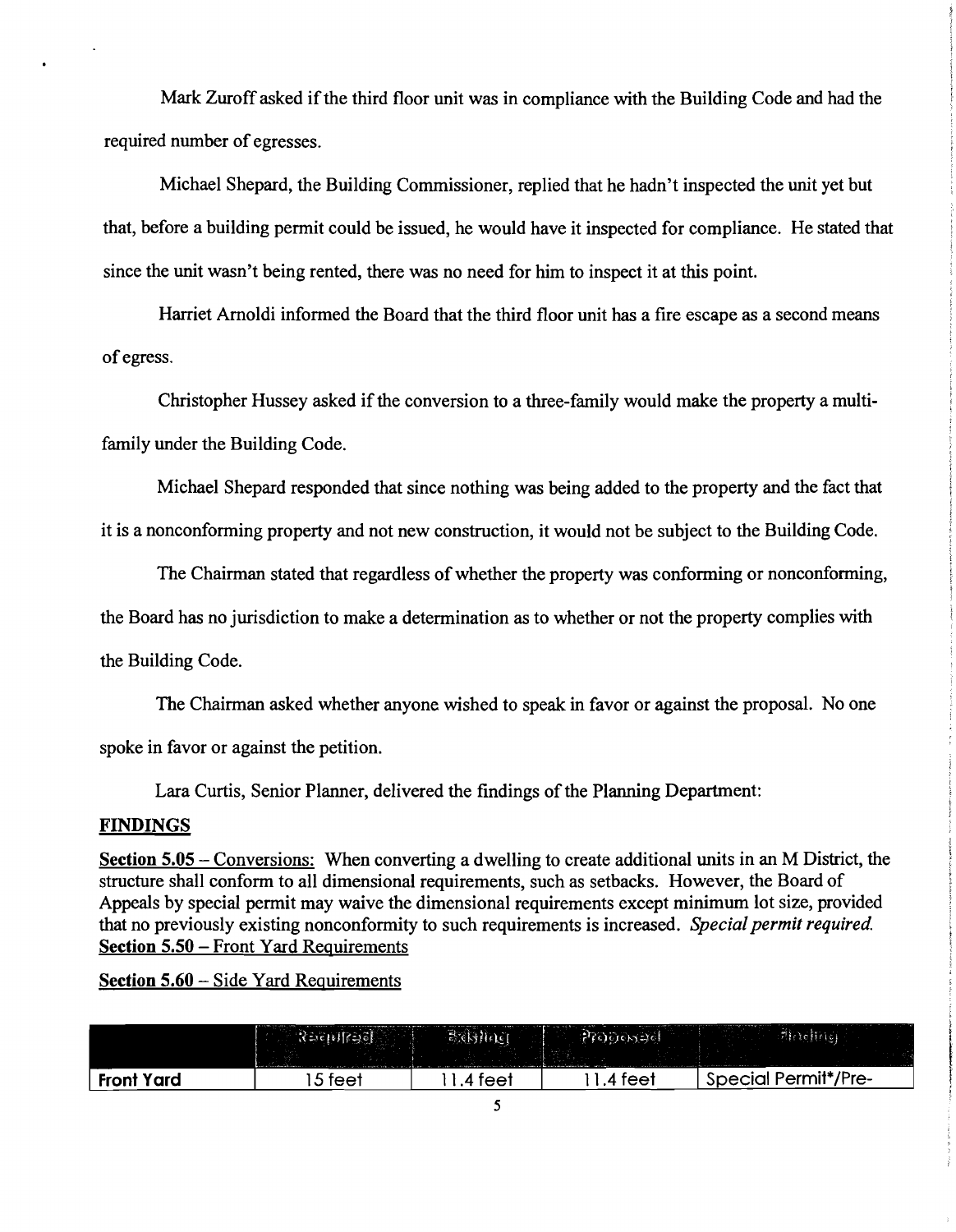| Setback                            |                        |                                              |                                        | existing<br><b>Nonconforming</b>                         |
|------------------------------------|------------------------|----------------------------------------------|----------------------------------------|----------------------------------------------------------|
| <b>Side Yard</b><br><b>Setback</b> | 13 feet<br>$10 + L/10$ | 5.6 feet<br>(south)<br>$11.1$ feet<br>(west) | 5.6 feet (south)<br>$11.1$ feet (west) | <b>Special Permit*/Pre-</b><br>existing<br>Nonconforming |

\*Under Section 5.05, when converting a dwelling to create additional units in an M District, the structure shall conform to

all dimensional requirements, however, the Board of Appeals by special permit may waive setback requirements, provided

that no previously existing nonconformity to such requirements is increased.

### Section 6.01.2 – General Regulations Applying to Required Off-Street Parking Requirements:

When there is an alteration of a structure or change of use which increases the parking requirements by 15 percent or more, the total additional parking requirements for the change shall be provided. Section 6.01.2(a) – General Regulations Applying to Required Off-Street Parking Requirements: In M Districts, when a structure is converted for one or more additional dwelling units and the conversion results in an increased parking requirement, parking requirements for the entire structure shall be provided. The Board of Appeals may by special permit waive up to half of the number of parking spaces required.

Section 6.02.1 - Table of Off-Street Parking Facilities

Section 6.04.12 – Design of All Off-Street Parking Facilities: The Board of Appeals may by special permit waive the dimensional requirements for new parking facilities being installed to serve existing structures and land uses. The proposal does not entail the provision of any new parking facilities, only the continued use of three tandem spaces in the existing driveway.

|                       | and when the control<br><b>Researchers</b> | 高水锅升压    | [H(0)(0,0)(0)] | Flacting,       |
|-----------------------|--------------------------------------------|----------|----------------|-----------------|
| <b>Parking Spaces</b> |                                            | 3 tandem | 3 tandem       | Special Permit* |

\*Under Section 6.01.2(a), when a dwelling is converted for additional units, the Board of Appeals by special permit

may waive up to half of the required parking spaces.

Section 8.02.2 – Alteration or Extension: A special permit is required to alter/extend a nonconforming use or structure.

Ms. Curtis said that the Planning Board, while not endorsing the past behavior of the property's

ownership and management, does not oppose the legalization of this building's conversion into a three-

family dwelling. This property has operated as a three-family dwelling for over 50 years, albeit illegally

and in direct contradiction to previous Board of Appeals decisions. Those decisions did not support the

conversion ofthis dwelling into a three-family. The Planning Board is extremely concerned that the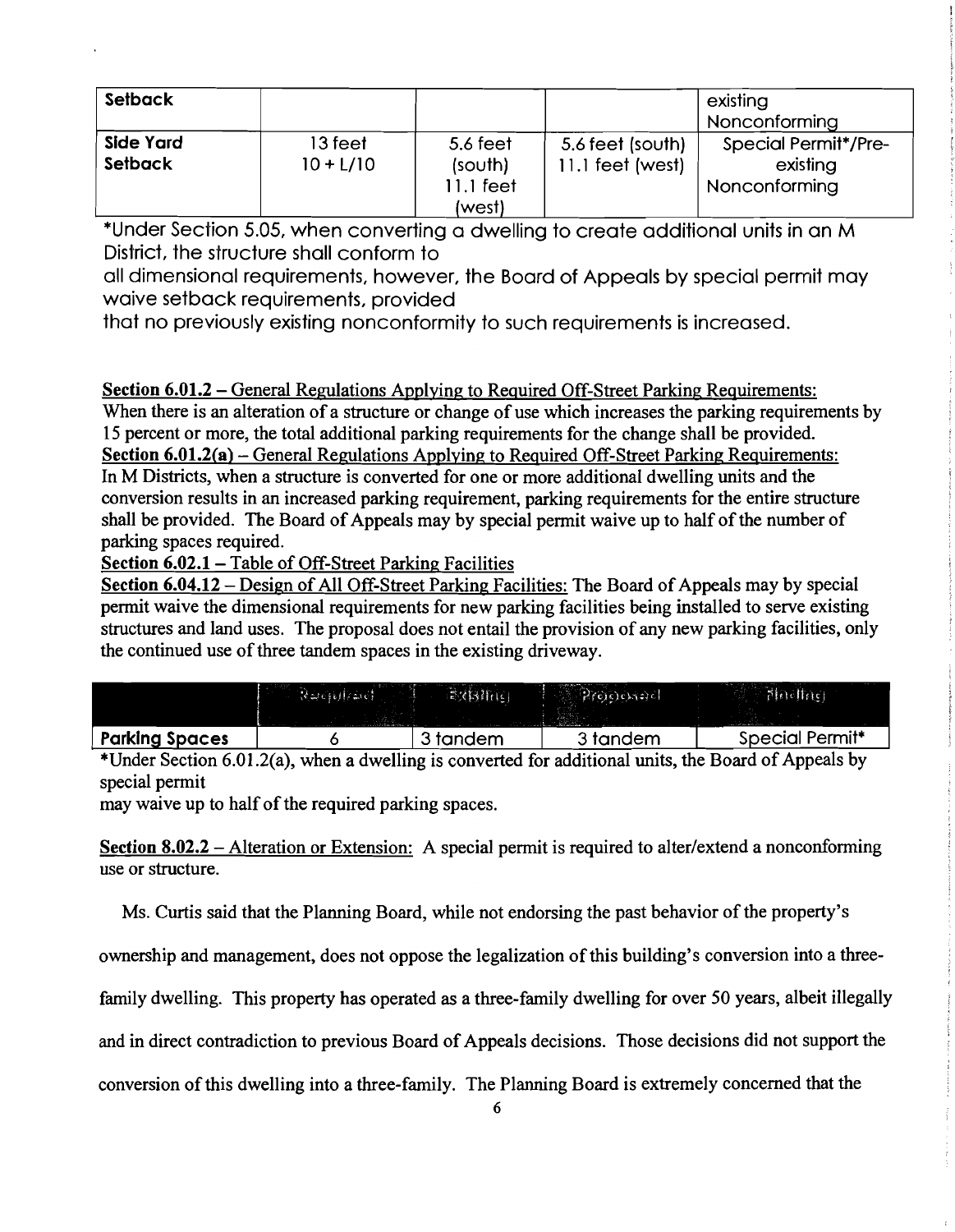property was knowingly managed in direct defiance of its Board of Appeals decisions. However, focusing on the property itself, allowing the dwelling to continue to operate as a three-family dwelling will support its preservation, by allowing it to be used as it has been in the past and making it an economically viable option in a multi-family district. The property is a lone Victorian dwelling surrounded by brick townhouses, and it is a welcome feature of the intersection. The building does not exceed its allowed gross floor area, and no changes are being proposed to the structure or its parking. Though the parking arrangement is not ideal, it has been sufficient while the third unit has been in existence. Removing landscaping in order to put in an additional parking space would detract from the property's current attractive street presence.

**Therefore, the Planning Board recommends approval of the proposal and submitted plans, including the site plan prepared by Bruce Bradford and dated 2/2212010 and the floor plan prepared by Osborn Studio + and dated 11812010, subject to the following conditions:** 

**1. Prior to the issuance of a final certificate of occupancy, the applicant shall submit to the Building Commissioner for review and approval to ensure conformance with the Board of Appeals decision: (1) a final site plan, stamped and signed by a registered engineer or land surveyor; (2) final floor plans, stamped and signed by a registered architect; and (3) evidence the Board of Appeals decision has been recorded at the Registry of Deeds.** 

Michael Shepard, Building Commissioner delivered the comments of the Building Department. He stated that he had no opinion one way or the other as to the proposal but that he had a fundamental problem with the fact that the illegal third-floor unit had existed for fifty years and that no-one in charge knew about it. He said that this type of situation flies in the face of what he and this Board and previous Boards are supposed to be doing. On the other hand, from his perspective, he believed that the legalization of this unit is an extremely important procedure. He recalled a recent incident where a student died in an illegal unit which had an unsatisfactory egress so he felt strongly that legalization of the unit was a key factor for the Board's consideration.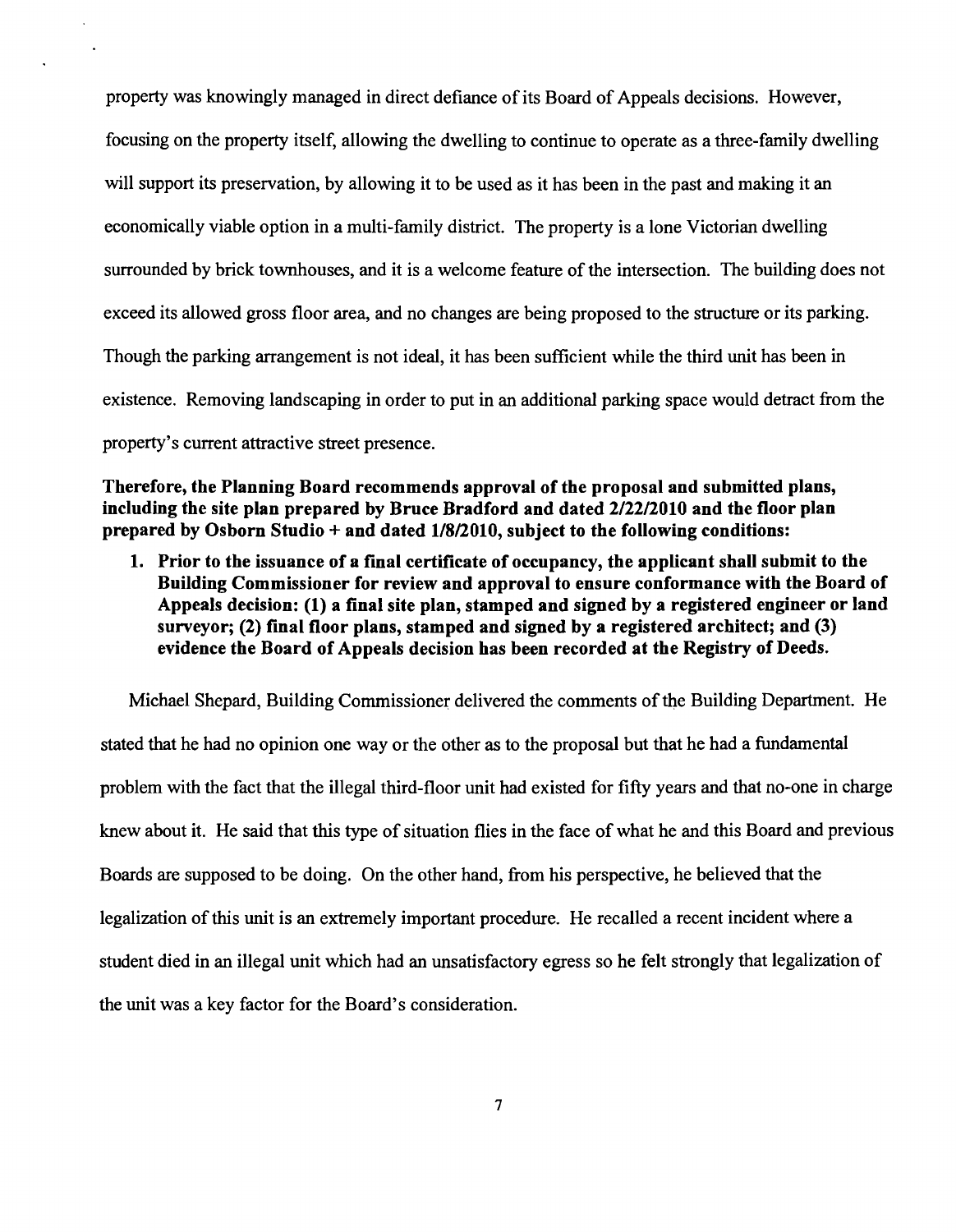The Chairman expressed his strong agreement with the Building Commissioner's views about property owners who completely ignore decisions of the Board and the zoning by-laws. Mr. Geller stated that when it serves their purpose, these property owners will come before the Board because they have to, of course, when they want to sell. He stated that he is concerned about rewarding that type of conduct but he realizes that legalization is extremely important in a multi-family neighborhood. He expressed his belief that they need to send a strong message to the community that the Board of Appeals frowns upon this type of conduct.

 $\bullet$ 

Mark Zuroff agreed that the Board should send out a message to property owners to discourage this type of behavior. He stated that the property owners should be aware that if anyone is injured or killed as a result of a violation of the zoning by-laws and the building code, it could result in criminal penalties as well as civil liability requiring violators to pay damages. Mr. Zuroff also agreed that legalization is important to prevent such a situation from occurring and that he is not opposed to the petitioner's application for relief.

The Chairman suggested that that there might be a middle ground in these situations such as issuing a temporary special pennit for five years and requiring the property owner to reapply again. Mr. Geller thought such an action might serve as a sufficient slap on the hand.

Christopher Hussey stated that the denial of a special permit or the issuance of a temporary special pennit would jeopardize the fmancial support for maintaining and keeping this old Victorian property in a good and safe condition.

The Chairman said he really couldn't think of any other way to send a message to the public.

Mr. Lipson reminded the Board that 106 Naples Road had been assessed and taxed as a three-family for many years by the Assessors, a fact which reinforced the petitioner's belief that the property had always been a three-family dwelling.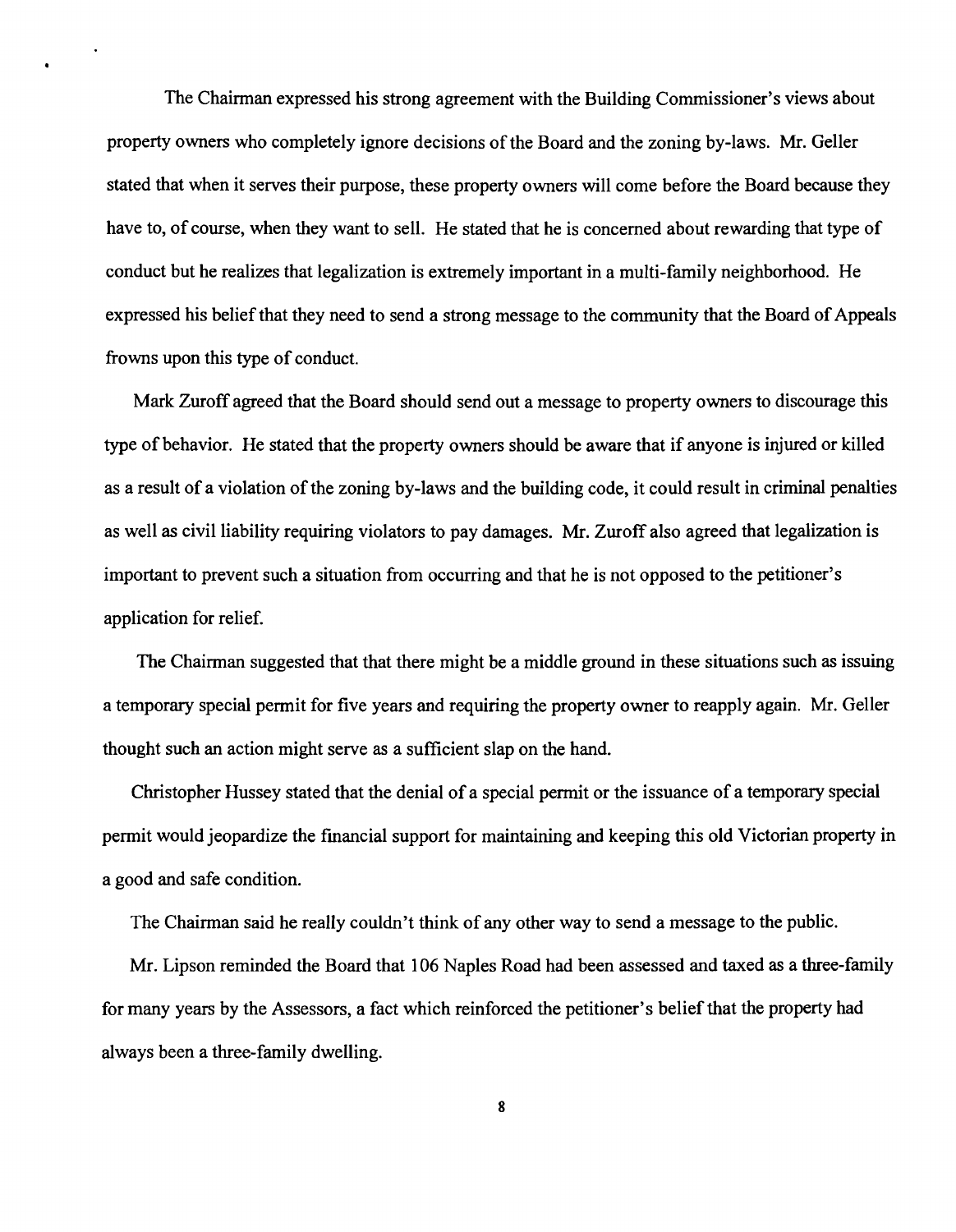The Chairman reiterated that the Board understood that this was not the usual case of a scofflaw coming before the Board for relief and that the Board unanimously agreed that the special permits for relief should issue. Mr. Geller wanted to add a second condition to their decision requiring the three tandem parking spaces to be used solely by the occupants of the property. Mr. Zuroff and Mr. Hussey were in agreement.

Mark Zuroff wanted to add a third condition requiring inspection for code compliance for the third floor dwelling unit.

Mike Shepard replied that an inspection for code compliance is always a prerequisite for the issuance of a building permit in such cases and that it would be done routinely without the necessity of adding a condition.

The Board, having deliberated on this matter and having considered the foregoing testimony,

concludes that the requirements for the issuance of a special permit have been met for the waiving of the

setback requirements pursuant to Section 5.05 and that the requirements for the issuance of a special

permit have been met for the waiving of the off-street parking requirements pursuant to Section

6.01.2(a).

The Board finds that a special permit is warranted based upon the following specific findings

pursuant to Section 9.05 of the Zoning By-Law:

- a. The specific site is an appropriate location for such a use, structure, or condition.
- b. The use as developed will not adversely affect the neighborhood.
- c. There will be no nuisance or'serious hazard to vehicles or pedestrians.
- d. Adequate and appropriate facilities will be provided for the proper operation of the proposed use.
- e. The proposed third floor unit will not have a significant adverse effect on the supply of housing available for low and moderate income people.

Accordingly, the Board votes unanimously to grant the requested relief subject to the following conditions:

**1. Prior to issuance of a final certificate of occupancy, the applicant shall submit to the Building Commissioner for review and approval to ensure conformance with the Board of**